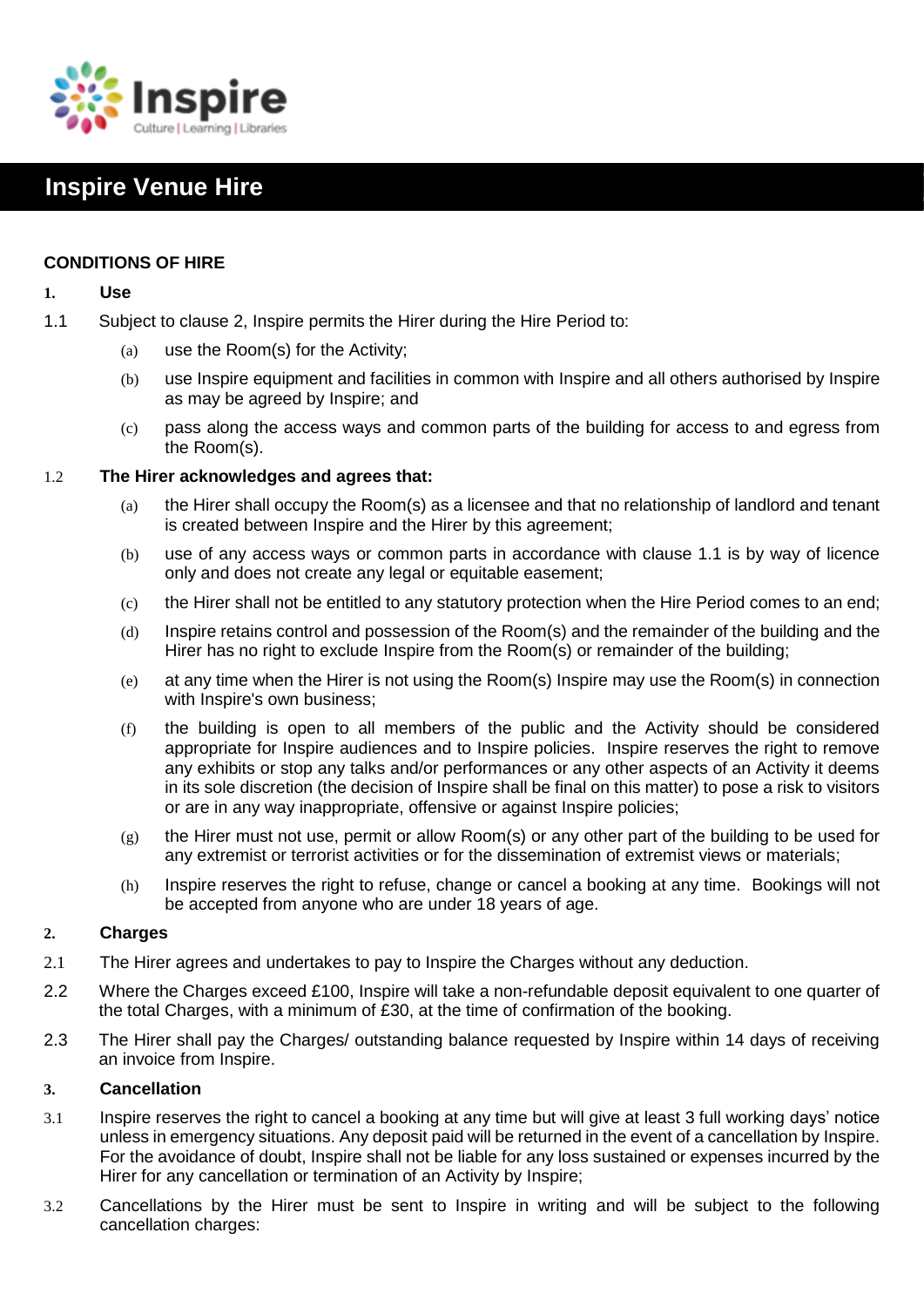

- (a) Cancellation 4 weeks or more before the first date of the Activity no Charges;
- (b) Cancellation 2-4 weeks before the first date of the Activity- 25% of total Charges; and
- (c) Cancellation 0-2 weeks before the first date of the Activity- 50% of booking Charges.

# **4. Hirer Obligations**

- 4.1 It is the Hirer's responsibility to ensure that the building, the Room(s) and Inspire equipment is suitable for the Activity and a site check to ensure the suitability of the Room should be arranged with the Manager or their authorised deputy prior to booking as Inspire takes no responsibility or liability due to the unsuitability of the Room(s).
- 4.2 The Hirer agrees and undertakes:
	- (a) to use the Room(s) solely for the Activity during the Hire Period only and such Hire Period must be within normal opening hours of the building unless otherwise agreed in writing by Inspire;
	- (b) to obtain, at their own expense, all the necessary licences required in connection with the Activity and the use of the Room(s) and to observe and comply with all conditions attaching thereto including all necessary permission from the owners of copyright in musical, dramatics, literary, cinematic and other works as required by the Copyright Act 1988 and to indemnify Inspire in respect of any infringements of such copyright;
	- (c) to be responsible for the installation of the Activity in accordance with any guidance and policies of Inspire;
	- (d) to be responsible for the removal of the Activity on the specified end date of the Activity or such earlier date as Inspire may specify;
	- (e) to keep the Room(s) tidy and clear of rubbish;
	- (f) not to cause any damage to the Room(s), building, Inspire equipment and the possessions of Inspire and other visitors at the building, nor to alter the Room(s) in any way. Any damage must be reported immediately to the Building Manager or their deputy;
	- $(g)$  not to do or permit to be done in the Room(s) or any other part of the building anything which is illegal or which may be or become a nuisance (whether actionable or not), annoyance, inconvenience or disturbance to Inspire, Inspire's employees, other users of the building or any owner or occupier of neighbouring property;
	- (h) not to cause or permit to be caused any damage to the Room(s) or the building or any neighbouring property;
	- (i) not to obstruct the access ways or common parts of the building;
	- (j) to be responsible for the conduct, appearance and presentation of the Activity and for behaviour, hygiene, health and safety matters and safeguarding relating to the Hirer's Activity and the visitors as appropriate;
	- (k) to be responsible for providing First Aid cover for the Activity;
	- (l) to inform the Building Manager in the event of an accident or emergency;
	- (m) to be responsible for all persons attending the Activity including the conduct and stewarding of people attending. A designated person should be responsible for liaising with Inspire;
	- (n) to comply with all relevant health and safety legislation and to observe any reasonable rules relating to behaviour, hygiene, health and safety that Inspire imposes on all those who use the building;
	- (o) to familiarise themselves with the routine to be followed in case of a fire (available on request) and be aware of exits and meeting points at the building. The Hirer is responsible for ensuring that persons attending the Activity under their control are cleared from the building in the event of a fire. The Hirer should ensure that all due care and attention is paid to reducing the risk of fire in the building;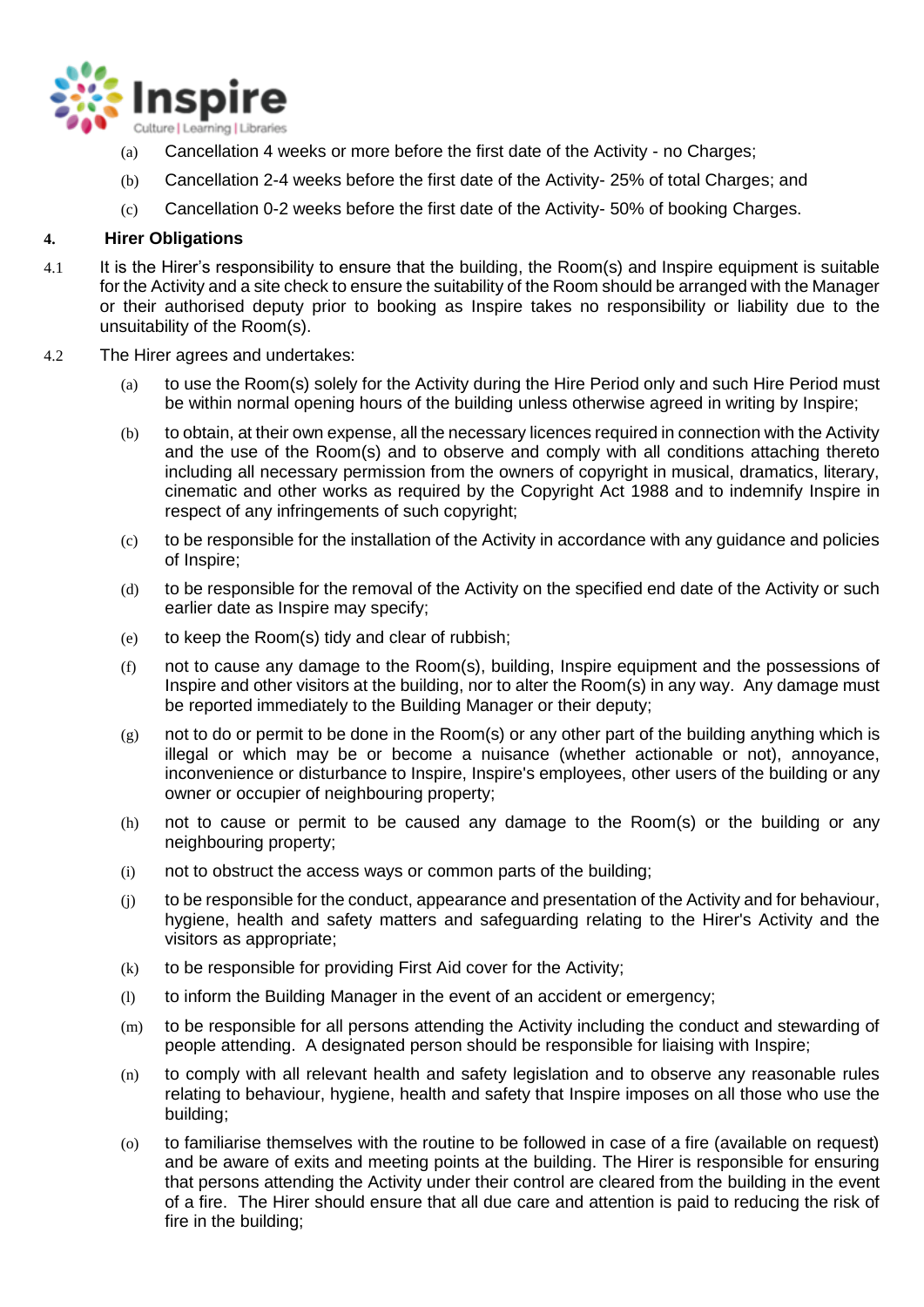

- (p) to provide all equipment required for carrying on the Activity except as provided by Inspire under this agreement and to ensure the same is made from suitable fire resistant materials. Any additional furniture or equipment used during the Activity must be approved in advance by the Building Manager;
- (q) not to do anything that will or might vitiate in whole or in part any insurance arranged by Inspire in respect of the building or increase the insurance premium;
- $(r)$  to leave the Room(s) in a clean and tidy condition and to remove the Hirer's exhibits, equipment, furniture and any other possessions at the end of the Hire Period. The Hirer will incur extra charges if this condition is not met to the reasonable satisfaction of Inspire. The Hirer will be charged for any damage to furniture, equipment or property belonging to Inspire sustained during the installation of the Activity, the Hire Period or the removal of the Activity;
- (s) not to remove any Inspire equipment or furniture;
- (t) to undertake all risk assessments relating to the Activity and any related activities of the Hirer;
- (u) to ensure that any electrical equipment connected to the building's electricity supply is PAT tested by a qualified electrician prior to installation;
- (v) to indemnify Inspire and keep Inspire indemnified against all losses, claims, demands, actions, proceedings, damages, costs, expenses or other liability in any way arising from:
	- (a) any breach of the Hirer's obligations contained in this agreement; and
	- (b) the acts or omissions of the Hirer or any person under the Hirer's control/attending the Activity.

# **5. Inspire's obligations**

Inspire agrees and undertakes:

- (a) to have in place building insurance for the building and to provide the Hirer with a copy of the policy upon request;
- (b) to use its reasonable endeavours to keep the building open for business and accessible by the Hirer, during the opening hours. Inspire reserves the right to vary opening times due to seasonal changes and/or outside influences or other unforeseen circumstances without notice;
- (c) to provide the Hirer with use of Inspire equipment and facilities as agreed;
- (d) to comply with all relevant hygiene, health and safety legislation in respect of the building;
- (e) not to do or permit to be done in the building anything which is illegal or which may be or become a nuisance, (whether actionable or not) damage, annoyance, inconvenience or disturbance to the Hirer;

## **6. Review of the Charges**

- 6.1 Inspire reserves the right to vary the amount of Charges should the Hirer make any changes to the booking between the date of confirmation of the booking and the date of actual hiring. Inspire will notify the Hirer of any such change to the Charges as soon as practicable.
- 6.2 Charges for Room(s) hire shall otherwise be reviewed by Inspire on an annual basis and any increase in Charges shall be notified to any Hirer that is within an existing Hire Period (if the booking is for multiple dates/times).

## **7. Insurance**

- 7.1 It is advisable that the hirer obtains their own public liability insurance, however, in all cases, The Hirer agrees and undertakes to:
	- (a) maintain public liability insurance in respect of the death of, or damage or other loss caused to, any person or their possessions in connection with the Hirer's Activity for at least £2 million if the activity involves people aged 16 and under; and